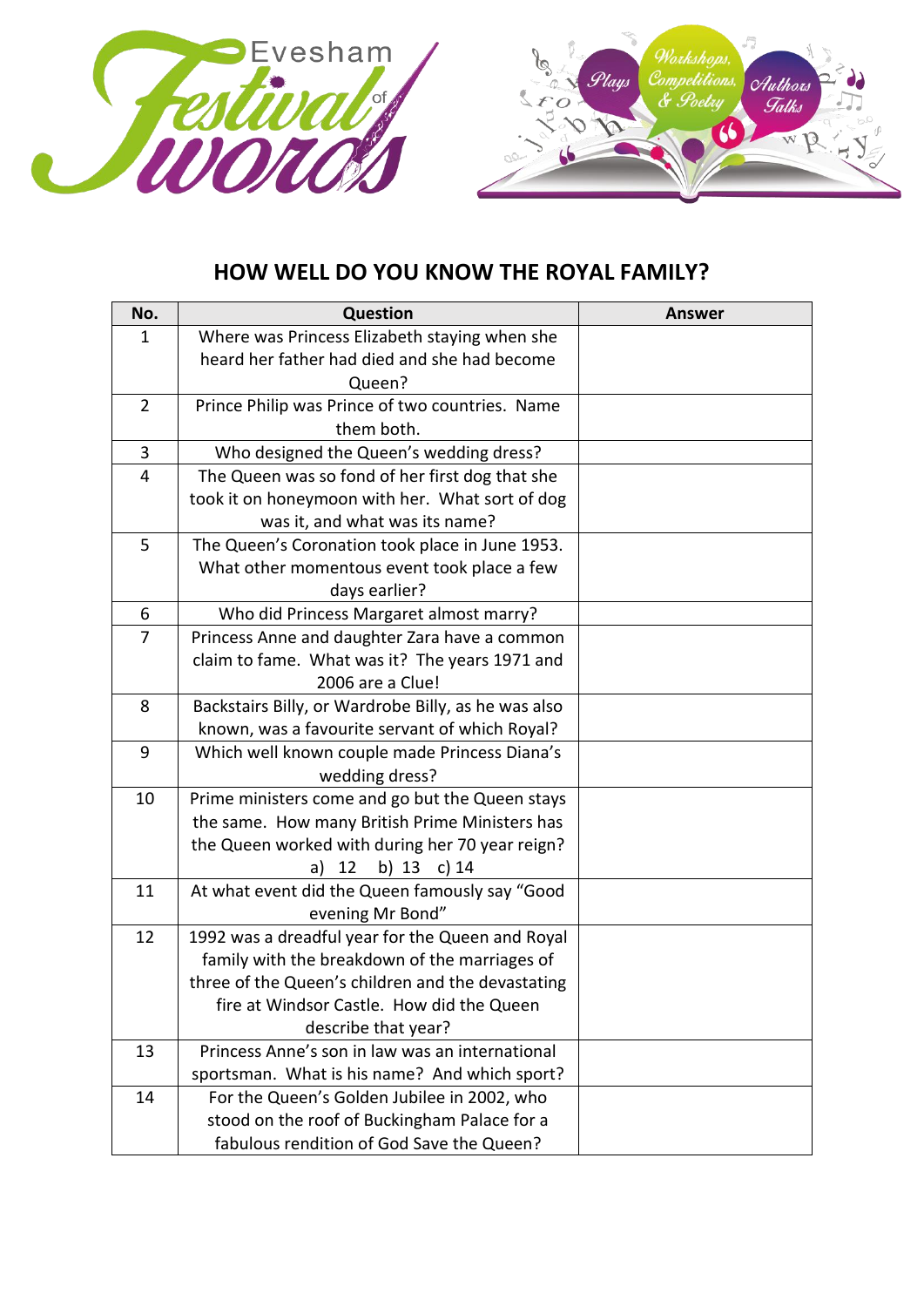



| 15 | In which year did Prince Charles marry Camilla.         |  |
|----|---------------------------------------------------------|--|
|    | Was it: a) 2005 b) 2006 c) 2007?                        |  |
| 16 | The Queen's youngest son is an Earl. What title         |  |
|    | does his wife have?                                     |  |
| 17 | What is the name of Prince Charles'                     |  |
|    | Gloucestershire home where he has created a             |  |
|    | much-loved garden?                                      |  |
| 18 | Who is the eldest of the Queen's grandchildren?         |  |
| 19 | Which royal divorcee wrote Budgie The Little            |  |
|    | Helicopter?                                             |  |
| 20 | The Queen's Christmas Broadcast of 1957 was             |  |
|    | considered a landmark event. Why?                       |  |
| 21 | What relation was Queen Victoria to Queen               |  |
|    | Elizabeth II?                                           |  |
| 22 | Where did William and Kate first live after they        |  |
|    | got married?                                            |  |
| 23 | The Queen's father suffered from childhood with         |  |
|    | a very bad stammer. This gave rise to a 2010 film.      |  |
|    | What was the film called? And who played King           |  |
|    | George VI in the film?                                  |  |
| 24 | Who is currently 4 <sup>th</sup> in line to the throne? |  |
| 25 | The Queen is the only person in the country who         |  |
|    | doesn't need a driving licence to drive or a            |  |
|    | passport to travel. True or False?                      |  |
|    |                                                         |  |

Thank you for supporting Evesham Festival of Words as we celebrate the remarkable occasion of the Queen's Platinum Jubilee.

Answers should be sent by email to: Sue Ablett, E: [info@eveshamfestivalofwords.org](mailto:info@eveshamfestivalofwords.org) by 12 noon on Thursday 30<sup>th</sup> June 2022.

£10 book token prize to the winner. In the event of a tie, the winner will be drawn out of a hat.

[www.eveshamfestivalofwords.org](http://www.eveshamfestivalofwords.org/)